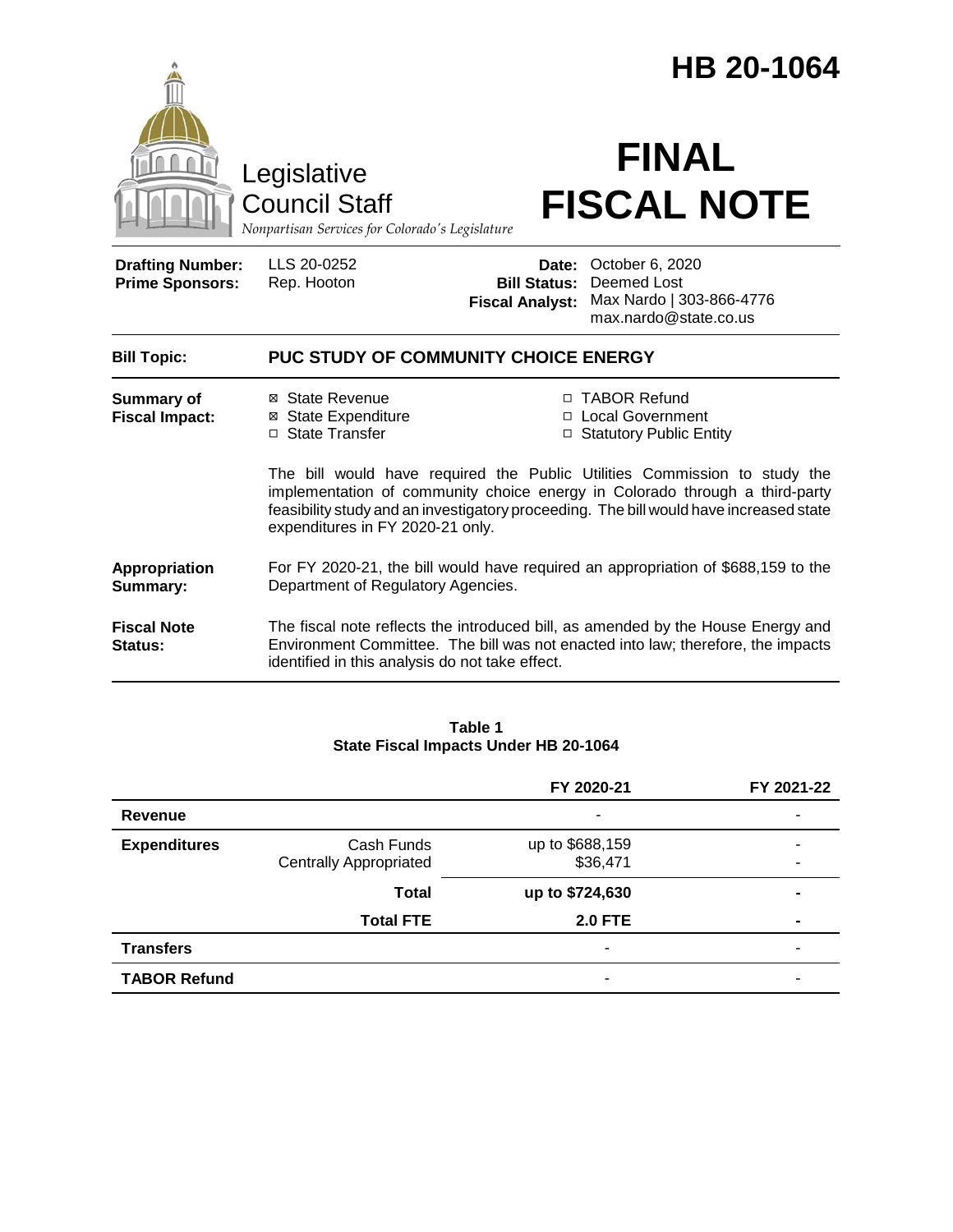October 6, 2020

## **Summary of Legislation**

The bill directs the Public Utilities Commission (PUC) in the Department of Regulatory Agencies (DORA) to evaluate the viability of the wholesale, opt-out model of community choice energy (CCE) in Colorado. CCE is defined as a mechanism that allows cities, counties, or groups of cities and counties, to combine their purchasing power and choose alternative electricity suppliers while the incumbent utility continues to own and operate the transmission and distribution system. The PUC is directed to study CCE through a third-party feasibility study and an investigatory proceeding.

**Feasability study.** The PUC is directed to oversee a study on the financial feasibility of allowing CCE in Colorado. The commission must select a qualified agent to perform the study and collect data necessary to conduct the study from investor-owned electric utilities. In addition to other components listed in the bill, the study must estimate any exit fees that communities forming a CCE authority would be required to pay their existing electric utilities and rate analysis to determine the potential for CCE to be cost-competitive.

**Investigatory proceeding.** The PUC must open an investigatory docket by September 1, 2020, to consider the regulatory and legal implications of CCE legislation and provide recommendations to the General Assembly. In the proceeding, the PUC must accept testimony and documentation from a broad range of stakeholders, as specified in the bill. Among other subjects outlined in the bill, the topics explored in the docket may include:

- whether the PUC requires additional statutory authority to conduct a rule-making concerning the creation of a CCE authority in Colorado;
- the appropriate scope of regulatory oversight of CCE operations, on a scale ranging from comprehensive to minimal;
- which aspects of current or anticipated investor-owned electric utility regulation by the PUC should apply to CCE authorities as well;
- the appropriate considerations for establishing reasonable exit fees;
- conditions for customer opt-out of CCE;
- regulatory and legal issues that have arisen in other states that have adopted this model;
- whether an investor-owned utility should also be the provider of last resort for electricity for customers who have opted out of CCE;
- the appropriate process for approval of CCE on behalf of customers within a jurisdiction; and
- what regulatory oversight should apply to resource procurement for CCE authorities.

The PUC must submit a report summarizing its findings and recommendations from the feasibility study and investigatory proceeding to the energy committees of the General Assembly by June 1, 2021.

## **State Revenue**

The PUC is currently assessing the statutory maximum 0.25 percent fee on the gross revenues of regulated electric and natural gas utilities and cannot increase the assessment beyond this cap. While it is expected that there are sufficient resources in the Fixed Utilities Fund at the present time to support the expenditures identified in the fiscal note, any increased spending from the fund increases the likelihood that the General Assembly will be required to increase or remove the statutory fee cap sooner or appropriate funds from other sources, such as the General Fund, to cover PUC costs in the future.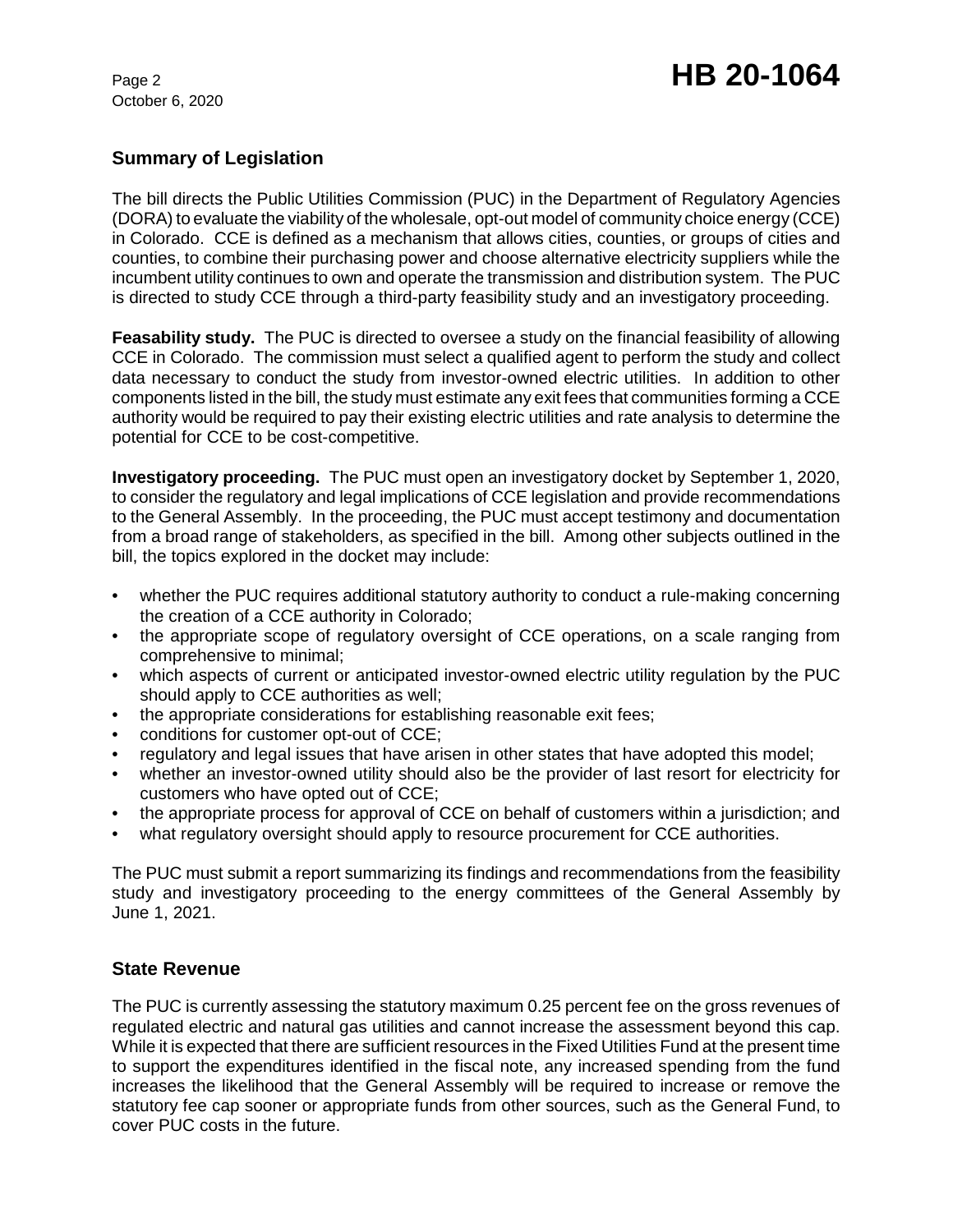## **State Expenditures**

For FY 2020-21 only, the bill increases state cash fund expenditures in DORA by up to \$724,630 and 2.0 FTE. These expenditures, which are paid from the Fixed Utilities Fund, are shown in Table 2 and described below.

|                                          | FY 2020-21      | FY 2021-22 |
|------------------------------------------|-----------------|------------|
| <b>Department of Regulatory Agencies</b> |                 |            |
| <b>Personal Services</b>                 | \$183,059       |            |
| <b>Operating Expenses</b>                | \$2,700         |            |
| Capital Outlay                           | \$2,400         |            |
| <b>Financial Feasibility Study</b>       | up to \$500,000 |            |
| Centrally Appropriated Costs*            | \$36,471        |            |
| <b>Total Cost</b>                        | up to \$724,630 |            |
| <b>Total FTE</b>                         | <b>2.0 FTE</b>  |            |

#### **Table 2 State Expenditures Under HB 20-1064**

 *\* Centrally appropriated costs are not included in the bill's appropriation.*

**Department of Regulatory Agencies.** Based on a recent comparable study, contracting with a consultant for the financial feasibility study is estimated to cost up to \$500,000. This cost is an estimate only; the actual cost will be determined through the competitive solicitation process. In order to accomplish the study, DORA will require one staff member to develop the scope of the study and request for proposals, evaluate proposals, gather data from utilities for use in the study, and assist with preparation of the PUC's report to the General Assembly. An additional staff member is required to complete the investigatory proceeding, which includes advising and assisting the PUC throughout the process and developing the report and recommendations for the General Assembly.

**Centrally appropriated costs.** Pursuant to a Joint Budget Committee policy, certain costs associated with this bill are addressed through the annual budget process and centrally appropriated in the Long Bill or supplemental appropriations bills, rather than in this bill. These costs, which include employee insurance and supplemental employee retirement payments, are estimated to be \$36,471 in FY 2020-21.

## **Effective Date**

The bill was deemed lost on June 16, 2020.

## **State Appropriations**

For FY 2020-21, the bill requires an appropriation of \$688,159 to DORA from the Fixed Utilities Fund, and 2.0 FTE.